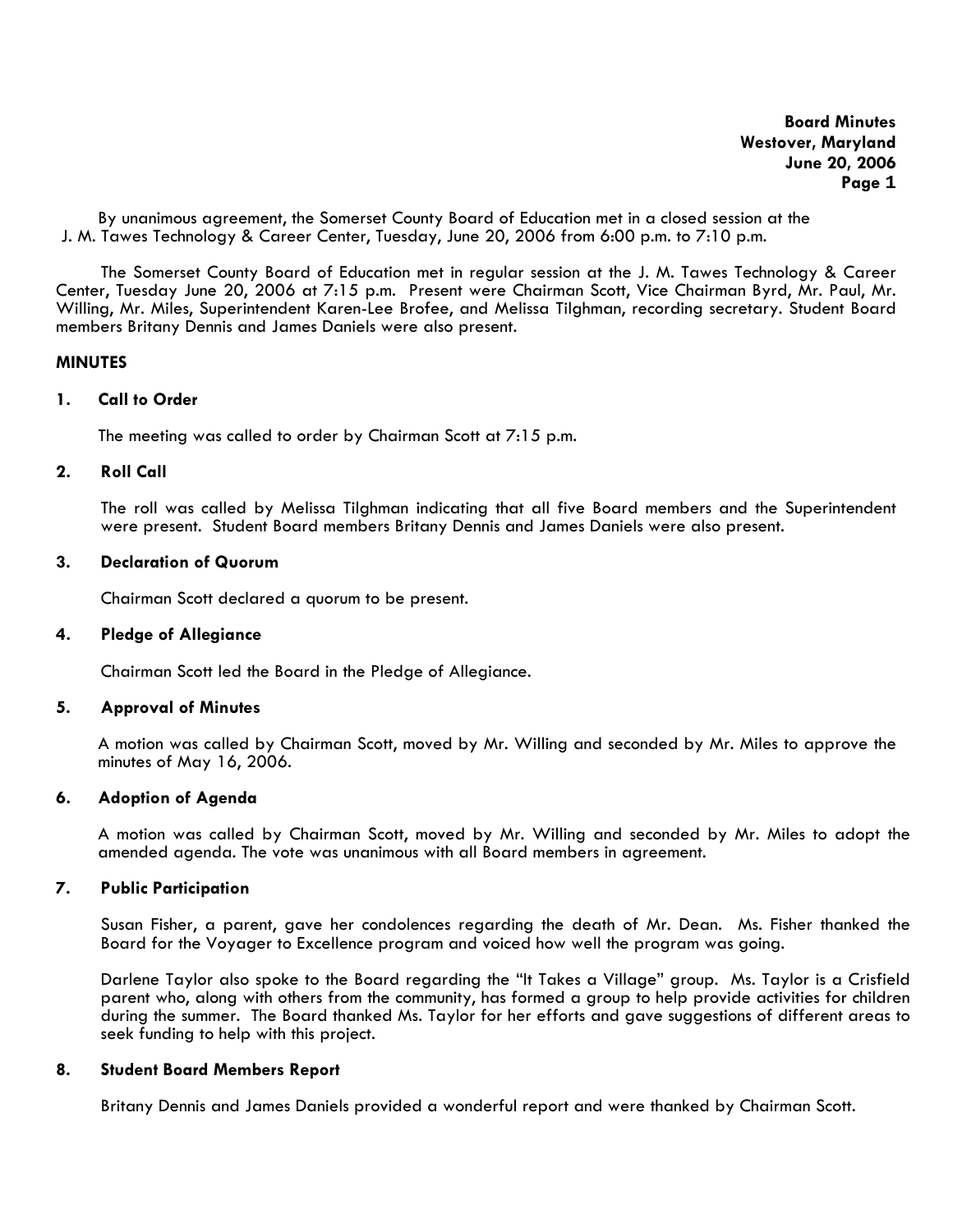# **9. Ewell School Report**

Ms. Evans reported that the Ewell's school year went very well. Ewell school has an active PTA, but they are working on getting more parents involved. Ms. Evans was thanked by the Board for her report.

# **10. United Way**

Mr. Bloodsworth introduced United Way representative, Lynn Huson. Somerset County raised \$7,185 and that \$45,000 has been raised in the past six years. All schools who participated received plaques for their participation.

### **11. Service Learning**

Mr. Turner presented Service Learning Leadership Awards to Megan Barnes and Bethany Ward. Since July 1992, one of the requirements for graduation has been the completion of 75 hours of community service. These Gear Up students were recognized at Turf Valley for Outstanding Service Learning Leadership. Dr. Brofee received a token of appreciation from MSDE.

### **12. Public Relations Report**

Vicki Nelson, Public Relations Specialist, reported on Somerset County's efforts in keeping the public informed. There have been various flyers, brochures, and newsletters designed and distributed throughout the county. Ms. Nelson will launch an email subscription which will provide a communication link with parents to receive and send school information. Ms. Nelson also reported that as of this date, there has been 8300 volunteerism hours recorded. The Board members thanked her for the report.

# **OLD BUSINESS**

### **13. Instructional Policies #500-11**

Upon recommendation of the Superintendent, Mr. Miles moved and Mr. Paul seconded to approve the Instructional Policy #500-11 (Gifted and Talented).All Board members agreed.

# **Attendance Policy #600-7**

Upon recommendation of the Superintendent, Mr. Paul moved and Mr. Miles seconded to approve the Attendance Policy #600-7. The vote was unanimous.

# **Administrative Policies #200 series**

A motion was called for by Chairman Scott, moved by Mr. Willing, and seconded by Vice Chairman Byrd to approve the #200 series policies (Administrative Policies). The vote was unanimous.

# **Community-Home Relations Policies**

A motion was called for by Chairman Scott, moved by Mr. Willing, and seconded by Vice Chairman Byrd to approve Policy #800-12 (Community-Policies-Home Relations Policies). The vote was unanimous.

# **Cell Phone Policy Administrative Guidelines**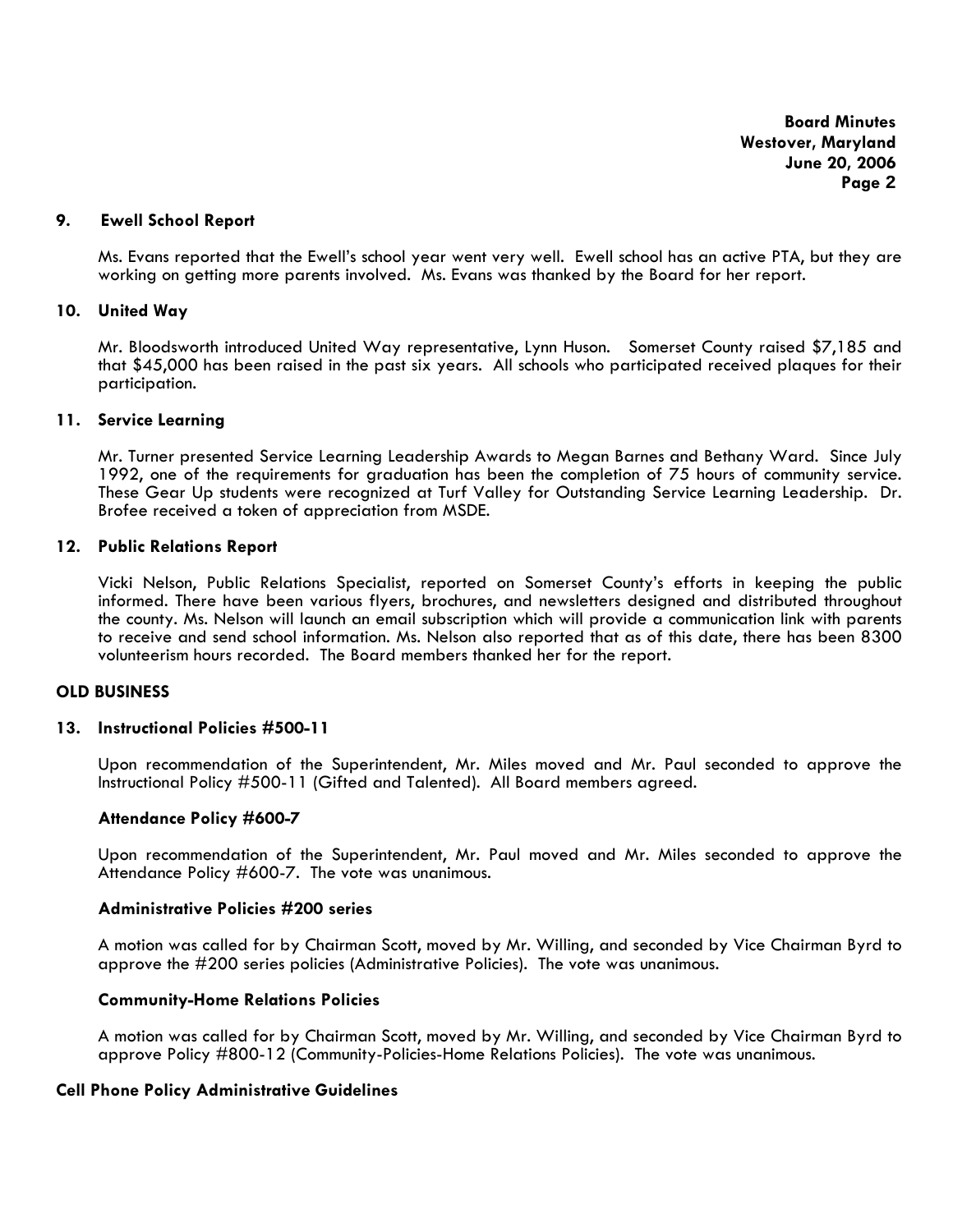The Superintendent provided an update on the Cell Phone Policy, stating that A & S will review at the next meeting to decide what steps to take. The Board had no questions at this time.

# **NEW BUSINESS**

# **<sup>14</sup>**. **A**. **Master Plan/Bridge to Excellence Program**

Dr. Brofee, along with Nancy Smoker provided summary updates to the Board regarding the Master Plan/Bridge to Excellence. Schools systems are required by MSDE to complete reports and updates. Mrs. Smoker showed a presentation detailing the background of the quarterly tasks and a timeline made to make sure things are done on time. Dr. Brofee also informed the Board of the requirements of MSDE where Thornton funding is concerned. The main focus of MSDE is to see if the Thornton funds are being spent according to the alignment of the Master Plan and if these funds are being used to make improvements within the school system. Dr. Brofee further explained that overall scores have increased and the Special Education category has improved. The main focus of the Master Plan will be on professional development which has been added to the Master Plan.

# **B. Transportation**

 A motion was called for by Chairman Scott, moved by Mr. Paul, and seconded by Mr. Miles to approve the 2006-2007 sliding scale adjustments. This means that for every \$.06 gas prices go up, bus contractors will get \$.01 more, and for every \$.06 gas prices go down the bus contractors will get \$.01 less. This will be effective September 2006. The vote was unanimous.

# **C. Facilities**

 Upon recommendation of the Superintendent, Mr. Willing moved and Mr. Paul seconded to approve Woodson Change Order request #37. This request will require that changes be made to the entrance canopy and columns in various locations in the building. All Board members agreed.

 A motion was called for by Chairman Scott, moved by Mr. Willing and seconded by Mr. Miles to approve Woodson Change Order request #38. This change will allow for the upgrading of a storage room into an office to be occupied by the Special Education Itinerants. The vote was unanimous.

 A motion was called for by Chairman Scott, moved by Mr. Willing and seconded by Mr. Miles to approve Woodson's gym floor leveling. Mr. Daugherty informed the Board that the cost will not exceed \$20,000.00.

# **Approval of grant access to Board of Education Roadway**

 Upon recommendation of the Superintendent, Mr. Willing moved and Mr. Paul seconded to give Dr. Brofee approval to sign documents needed to grant the public access to the new Intermediate School roadway. This means that the county will maintain the road to the Intermediate School.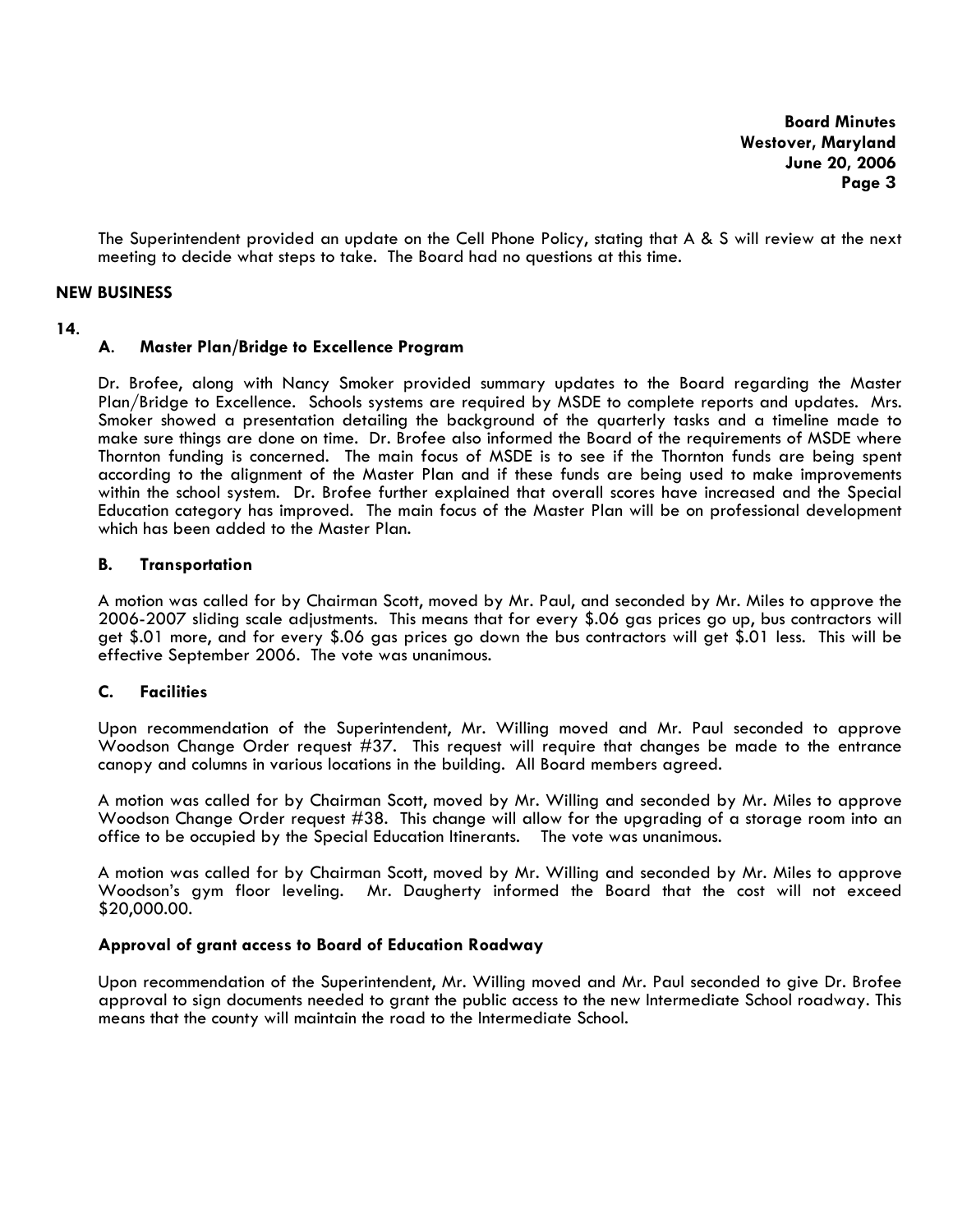# **Approval to sell spare bus #21**

 A motion was called for by Chairman Scott, moved by Mr. Paul and seconded by Mr. Willing to sell spare bus #21.

# **Constructional Manager Contract**

Mr. Daugherty informed the Board that the SPN contract will cost \$248, 000 for the extended time and increased cost. This was approved in Executive Session.

# **Policies**

 Upon recommendation of the Superintendent the Board will take Policy #200-12 (Professional Staffing) for review and study to vote on at the August Board meeting.

### **Human Resources Report**

A motion was made by Chairman Scott, moved by Mr. Paul and seconded by Mr. Willing to approve the Human Resources Report presented by Mr. Lawson. The vote was unanimous.

### **Approval of Negotiating Team**

 Upon recommendation of the Superintendent, Mr. Willing moved and Mr. Miles seconded to approve the Negotiating Team. All Board members agreed.

# **Informational Item – Travel**

Mr. Lawson informed the Board of various staff members attending out-of-state conferences. The Board thanked Mr. Lawson for the information.

# **Pension Reform**

A motion was called for by Chairman Scott, moved by Mr. Willing and seconded by Mr. Miles to accept the Pension Reform Plan presented by Mr. Lawson.

### **Finance Report**

# **Category Transfers**

Vicki Miller asked the Board to approve the requested \$167,000 budget category transfer. This budget excess amount was due to unused Health Insurance which will enable the Board to hire a Health Program Coordinator and add defibrillators to the schools. A motion was called for by Chairman Scott, moved by Mr. Paul and seconded by Mr. Willing to approve the category transfer request made by Vicki Miller. The vote was unanimous.